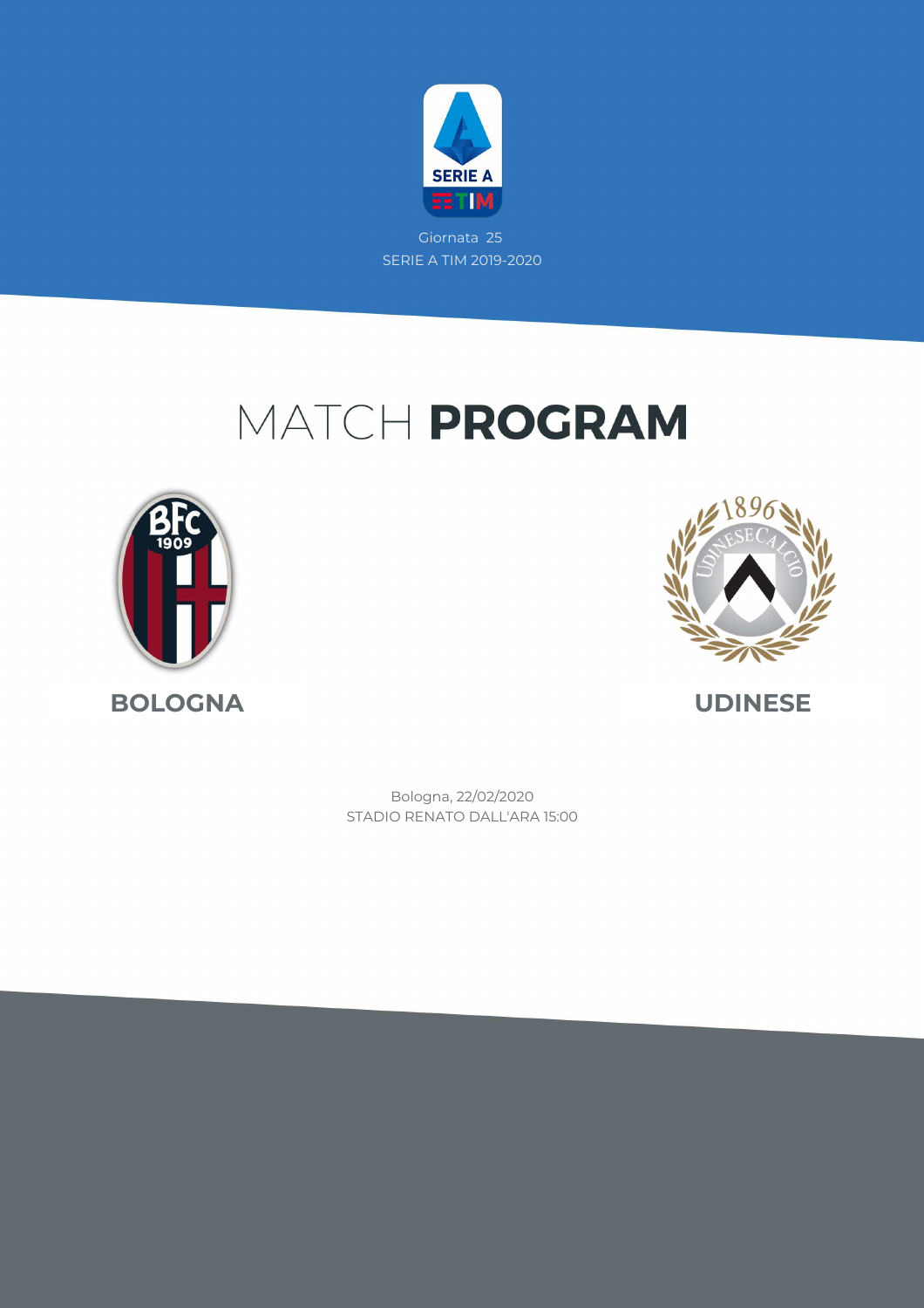



#### **BOLOGNA vs UDINESE**





### **RISULTATI STAGIONALI**

| <b>TOTALI</b>         | <b>PTI</b> | <b>GIOC</b>     | <b>VINTE</b> | <b>NULLE</b> | <b>PERSE</b> | GF        | GS | <b>DIFF.RETI</b>            |
|-----------------------|------------|-----------------|--------------|--------------|--------------|-----------|----|-----------------------------|
| <b>BOLOGNA</b>        | 33         | 24              | 9            | 6            | 9            | 37        | 39 | $-2$                        |
| <b>UDINESE</b>        | 26         | 24 <sup>1</sup> | 7            | 5            | 12           | 20        | 36 | $-16$                       |
| <b>CASA/TRASFERTA</b> | <b>PTI</b> | <b>GIOC</b>     | <b>VINTE</b> | <b>NULLE</b> | <b>PERSE</b> | <b>GF</b> | GS | <b>MEDIA</b><br><b>GOAL</b> |
| <b>BOLOGNA</b>        | 16         | 12              | 4            | 4            | 4            | 17        | 19 | 1.4                         |
| <b>UDINESE</b>        | 8          | 12              | $\mathbf{2}$ | $\mathbf{2}$ | 8            | 10        | 24 | 0.8                         |

#### **ULTIMI PRECEDENTI**

| 2019-20 6 \ C  | <b>UDINESE</b>                              | <b>BOLOGNA</b>                         |         |
|----------------|---------------------------------------------|----------------------------------------|---------|
| 29/09/2019     | 27'(1 <sup>°</sup> T) S. OKAKA              |                                        | $1-0$   |
| 2018-19 26 \ G | <b>UDINESE</b>                              | <b>BOLOGNA</b>                         |         |
| 03/03/2019     | 25'(1°T) R. DE PAUL, 34'(2°T) I. PUSSETTO   | 39'(1 <sup>°</sup> T) R. PALACIO       | $2 - 1$ |
| 2018-19 7 \ G  | <b>BOLOGNA</b>                              | <b>UDINESE</b>                         |         |
| 30/09/2018     | 42'(1°T) F. SANTANDER, 37'(2°T) R. ORSOLINI | 32'(1°T) I. PUSSETTO                   | $2 - 1$ |
| 2017-18 38 A G | <b>UDINESE</b>                              | <b>BOLOGNA</b>                         |         |
| 20/05/2018     | 30'(1 <sup>°</sup> T) S. FOFANA             |                                        | $1-0$   |
| 2017-18 19 A G | <b>BOLOGNA</b>                              | <b>UDINESE</b>                         |         |
| 30/12/2017     | 27'(1°T)[A] L. DANILO                       | 37'(1°T) S. WIDMER, 3'(2°T) K. LASAGNA | $1-2$   |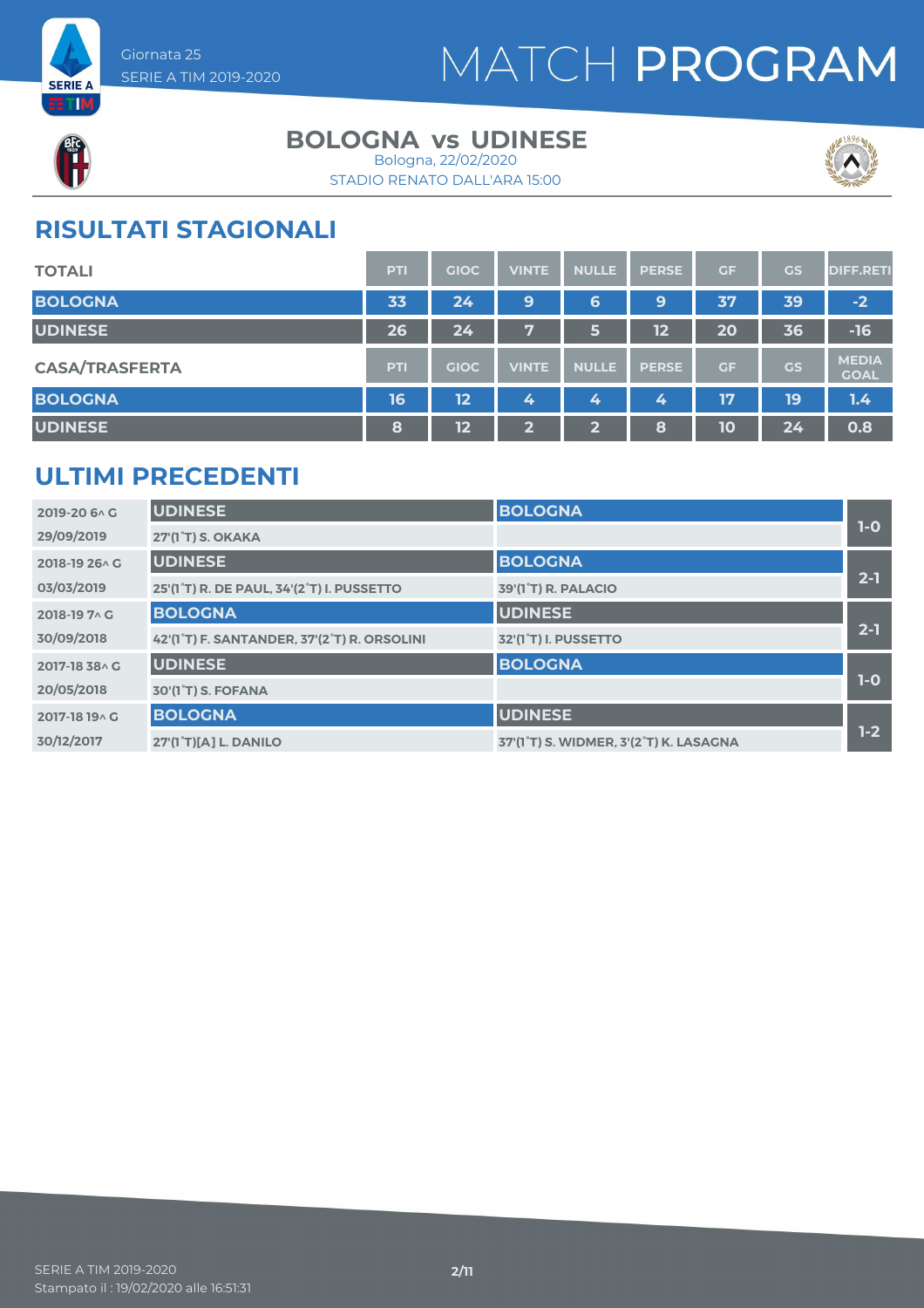



**ETIM** 

#### **BOLOGNA vs UDINESE**





### **ROSA DELLE SQUADRE**

| <b>BOLOGNA</b>                    | <b>PRES. A</b> | <b>GOL A</b>   | <b>GOL 2019-20</b> | <b>PRES. 2019-20</b> | MIN. 2019-20 |
|-----------------------------------|----------------|----------------|--------------------|----------------------|--------------|
| <b>PORTIERI</b>                   |                |                |                    |                      |              |
| 1 ANGELO DA COSTA                 | 68             | 99             | $\mathbf 0$        | $\mathbf 0$          | $\mathbf 0$  |
| <b>12 MARCO MOLLA</b>             | $\Omega$       | $\Omega$       | $\Omega$           | $\mathbf 0$          | $\mathbf{O}$ |
| <b>28 LUKASZ SKORUPSKI</b>        | 134            | 201            | 39                 | 24                   | 2317         |
| 97 MOUHAMADOU SARR                | $\mathbf 0$    | $\mathbf 0$    | $\mathbf 0$        | $\mathbf 0$          | $\mathbf 0$  |
| <b>DIFENSORI</b>                  |                |                |                    |                      |              |
| <b>4 STEFANO DENSWIL</b>          | 16             | $\mathbf 0$    | $\mathbf 0$        | 16                   | 1521         |
| <b>5 GARY MEDEL</b>               | 104            | $\mathbf{I}$   | $\Omega$           | 13                   | 1031         |
| <b>13 MATTIA BANI</b>             | 66             | 4              | 4                  | 20                   | 1798         |
| <b>14 TAKEHIRO TOMIYASU</b>       | 18             | $\mathbf 0$    | $\Omega$           | 18                   | 1728         |
| <b>15 IBRAHIMA MBAYE</b>          | 120            | 5              | $\mathbf 0$        | 12                   | 1035         |
| 23 LARANGEIRA DANILO              | 296            | 11             | $\mathbf{I}$       | 17                   | 1635         |
| <b>25 GABRIELE CORBO</b>          | L              | $\mathbf 0$    | $\mathbf 0$        | $\mathbf 0$          | $\mathbf 0$  |
| <b>35 MITCHELL DIJKS</b>          | 29             | $\mathbf{I}$   | $\mathbf 0$        | 4                    | 342          |
| <b>62 GABRIELE BOLOCA</b>         | $\mathbf 0$    | $\mathbf 0$    | $\mathbf 0$        | $\mathbf 0$          | 0            |
| <b>90 DENIS PORTANOVA</b>         | $\Omega$       | $\mathbf 0$    | $\mathbf 0$        | $\mathbf{O}$         | $\mathbf{O}$ |
| <b>CENTROCAMPISTI</b>             |                |                |                    |                      |              |
| <b>8 NICOLAS DOMINGUEZ</b>        | 4              | $\mathbf 0$    | $\mathbf 0$        | 4                    | 139          |
| <b>16 ANDREA POLI</b>             | 275            | 14             | $\overline{2}$     | 21                   | 1633         |
| <b>17 ANDREAS SKOV OLSEN</b>      | 17             | L.             | L                  | 17                   | 503          |
| 21 ROBERTO SORIANO                | 168            | 22             | $\overline{3}$     | 17                   | 1597         |
| <b>30 JERDY SCHOUTEN</b>          | 12             | $\mathbf 0$    | $\mathbf 0$        | 12                   | 711          |
| <b>32 MATTIAS SVANBERG</b>        | 37             | $\Omega$       | $\Omega$           | 14                   | 730          |
| <b>34 ANDRI FANNAR BALDURSSON</b> | $\mathbf 0$    | $\mathbf 0$    | $\mathbf 0$        | $\mathbf 0$          | 0            |
| <b>72 LEONARDO STANZANI</b>       | $\mathbf 0$    | $\mathbf 0$    | $\mathbf 0$        | $\mathbf 0$          | $\mathbf 0$  |
| <b>80 LEONARDO MAZZA</b>          | $\mathbf 0$    | $\mathbf 0$    | $\mathbf 0$        | $\mathbf 0$          | 0            |
| <b>ATTACCANTI</b>                 |                |                |                    |                      |              |
| <b>7 RICCARDO ORSOLINI</b>        | 75             | 15             | 7                  | 24                   | 1938         |
| <b>9 FEDERICO SANTANDER</b>       | 51             | 9              | $\mathbb{I}$       | 19                   | 661          |
| <b>10 NICOLA SANSONE</b>          | 163            | 31             | 4                  | 21                   | 1739         |
| <b>11 LADISLAV KREJCI</b>         | 77             | $\overline{2}$ | $\mathbb{I}$       | 10 <sup>°</sup>      | 913          |
| <b>24 RODRIGO PALACIO</b>         | 309            | 86             | 5                  | 23                   | 1850         |
| 26 MUSA JUWARA                    | $\overline{3}$ | $\mathbf 0$    | $\mathbf 0$        | $\overline{2}$       | 24           |
| 29 GIANMARCO CANGIANO             | $\mathbf o$    | $\mathbf 0$    | $\mathbf{o}$       | $\mathbf 0$          | 0            |
| <b>99 MUSA BARROW</b>             | 46             | $\overline{7}$ | 3                  | 12                   | 548          |
| <b>STAFF TECNICO</b>              |                |                |                    |                      |              |

**SINISA MIHAJLOVIC**

**Squalificato**

**Diffidato**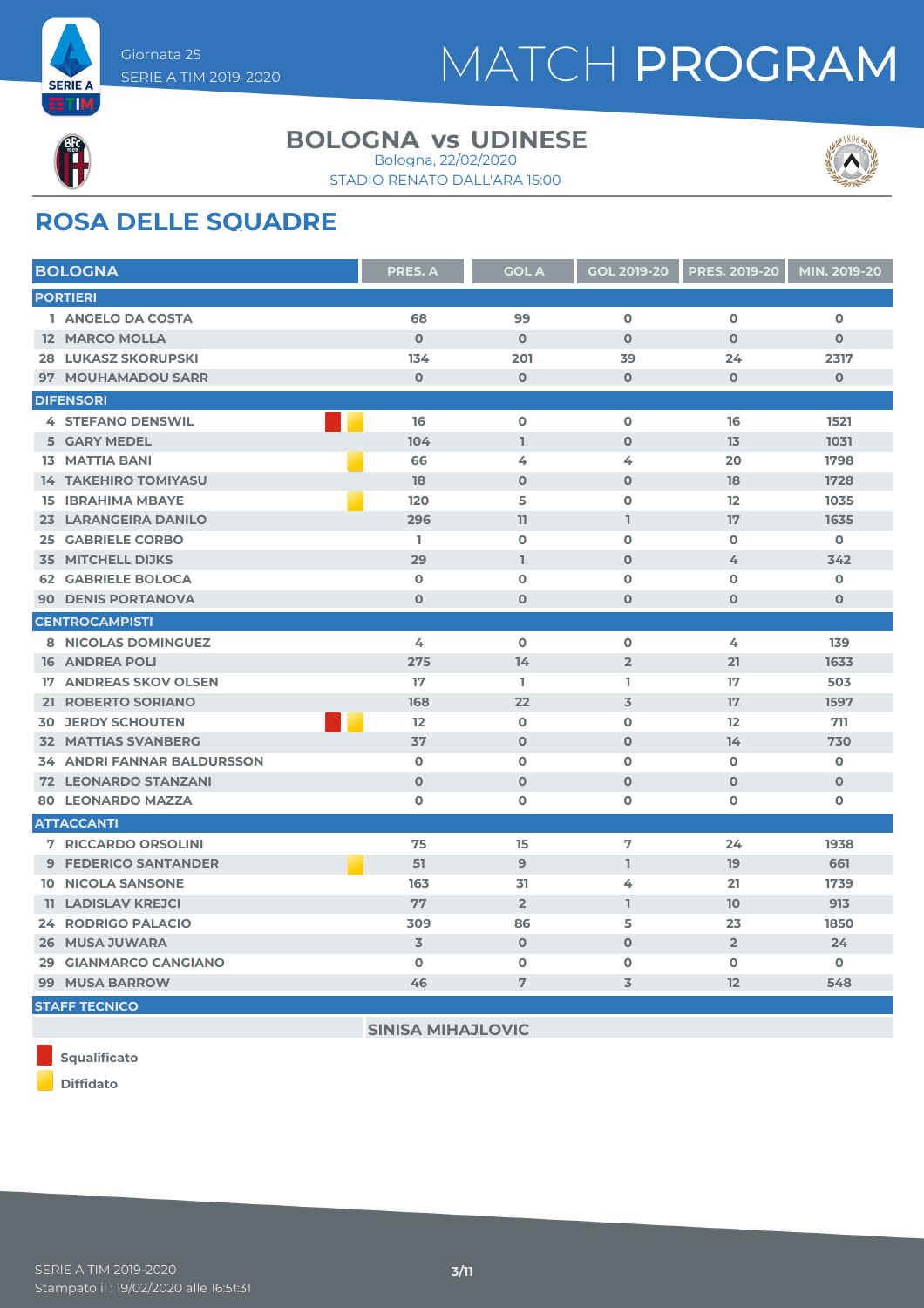

# MATCH PROGRAM



#### **BOLOGNA vs UDINESE** Bologna, 22/02/2020

STADIO RENATO DALL'ARA 15:00



|    | <b>UDINESE</b>                | <b>PRES. A</b> | <b>GOL A</b>   | <b>GOL 2019-20</b> | PRES. 2019-20  | MIN. 2019-20 |
|----|-------------------------------|----------------|----------------|--------------------|----------------|--------------|
|    | <b>PORTIERI</b>               |                |                |                    |                |              |
|    | <b>1 JUAN MUSSO</b>           | 53             | 76             | 36                 | 24             | 2317         |
|    | <b>27 SAMUELE PERISAN</b>     | $\mathbf{O}$   | $\mathbf 0$    | $\Omega$           | $\Omega$       | $\Omega$     |
|    | <b>31 MANUEL GASPARINI</b>    | $\mathbf 0$    | $\mathbf 0$    | $\Omega$           | $\Omega$       | $\mathbf{O}$ |
| 88 | <b>NICOLAS</b>                | 37             | 76             | $\mathbf 0$        | $\mathbf 0$    | $\mathbf 0$  |
|    | <b>DIFENSORI</b>              |                |                |                    |                |              |
| 3  | <b>SAMIR</b>                  | 86             | 5              | $\mathbf 0$        | 10             | 965          |
|    | <b>4 SEBASTIAN PRODL</b>      | $\Omega$       | $\mathbf 0$    | $\mathbf 0$        | $\mathbf 0$    | $\Omega$     |
|    | <b>5 WILLIAM EKONG</b>        | 56             | $\mathbf 0$    | $\mathbf 0$        | 21             | 2010         |
|    | <b>17 BRAM NUYTINCK</b>       | 68             | I.             | $\mathbf 0$        | 14             | 1314         |
|    | <b>18 HIDDE TER AVEST</b>     | 22             | $\Omega$       | $\Omega$           | $\mathbf{9}$   | 397          |
|    | <b>19 JENS STRYGER LARSEN</b> | 86             | $\overline{3}$ | $\mathbf{L}$       | 20             | 1884         |
|    | <b>50 RODRIGO BECAO</b>       | 18             | T.             | T.                 | 18             | 1460         |
|    | <b>77 MARVIN ZEEGELAAR</b>    | 14             | $\mathbf 0$    | $\mathbf 0$        | $\overline{2}$ | 36           |
|    | <b>87 SEBASTIAN DE MAIO</b>   | 153            | 7              | $\mathbf 0$        | 13             | 973          |
|    | <b>CENTROCAMPISTI</b>         |                |                |                    |                |              |
|    | <b>6 SEKO FOFANA</b>          | 99             | 11             | L                  | 19             | 1464         |
|    | 8 MATO JAJALO                 | 113            | $\overline{2}$ | $\mathbf 0$        | 18             | 1240         |
|    | <b>10 RODRIGO DE PAUL</b>     | 128            | 22             | 5                  | 21             | 1754         |
|    | 11 WALACE                     | $\overline{9}$ | $\mathbf 0$    | $\mathbf 0$        | 9              | 447          |
|    | <b>12 KEN SEMA</b>            | 20             | $\overline{2}$ | $\overline{2}$     | 20             | 1693         |
|    | <b>38 ROLANDO MANDRAGORA</b>  | 100            | 5              | $\mathbf 0$        | 23             | 1939         |
|    | <b>60 JAN KUBALA</b>          | $\mathbf 0$    | $\mathbf 0$    | $\mathbf 0$        | $\mathbf 0$    | $\mathbf 0$  |
|    | <b>61 MARCO BALLARINI</b>     | $\mathbf{O}$   | $\mathbf 0$    | $\mathbf 0$        | $\mathbf 0$    | $\mathbf 0$  |
|    | <b>ATTACCANTI</b>             |                |                |                    |                |              |
|    | <b>7 STEFANO OKAKA</b>        | 141            | 26             | 4                  | 20             | 1647         |
|    | <b>15 KEVIN LASAGNA</b>       | 124            | 27             | 4                  | 23             | 1759         |
|    | <b>30 ILIJA NESTOROVSKI</b>   | 53             | 12             | L                  | 16             | 742          |
|    | <b>40 EMANUELE ROVINI</b>     | $\mathbf{O}$   | $\mathbf 0$    | $\mathbf 0$        | $\mathbf 0$    | $\mathbf{O}$ |
|    | 91 LUKASZ TEODORCZYK          | 23             | T.             | $\mathbf 0$        | 7              | 71           |
|    | <b>STAFF TECNICO</b>          |                |                |                    |                |              |
|    |                               |                |                |                    |                |              |

**LUCA GOTTI**

**Diffidato**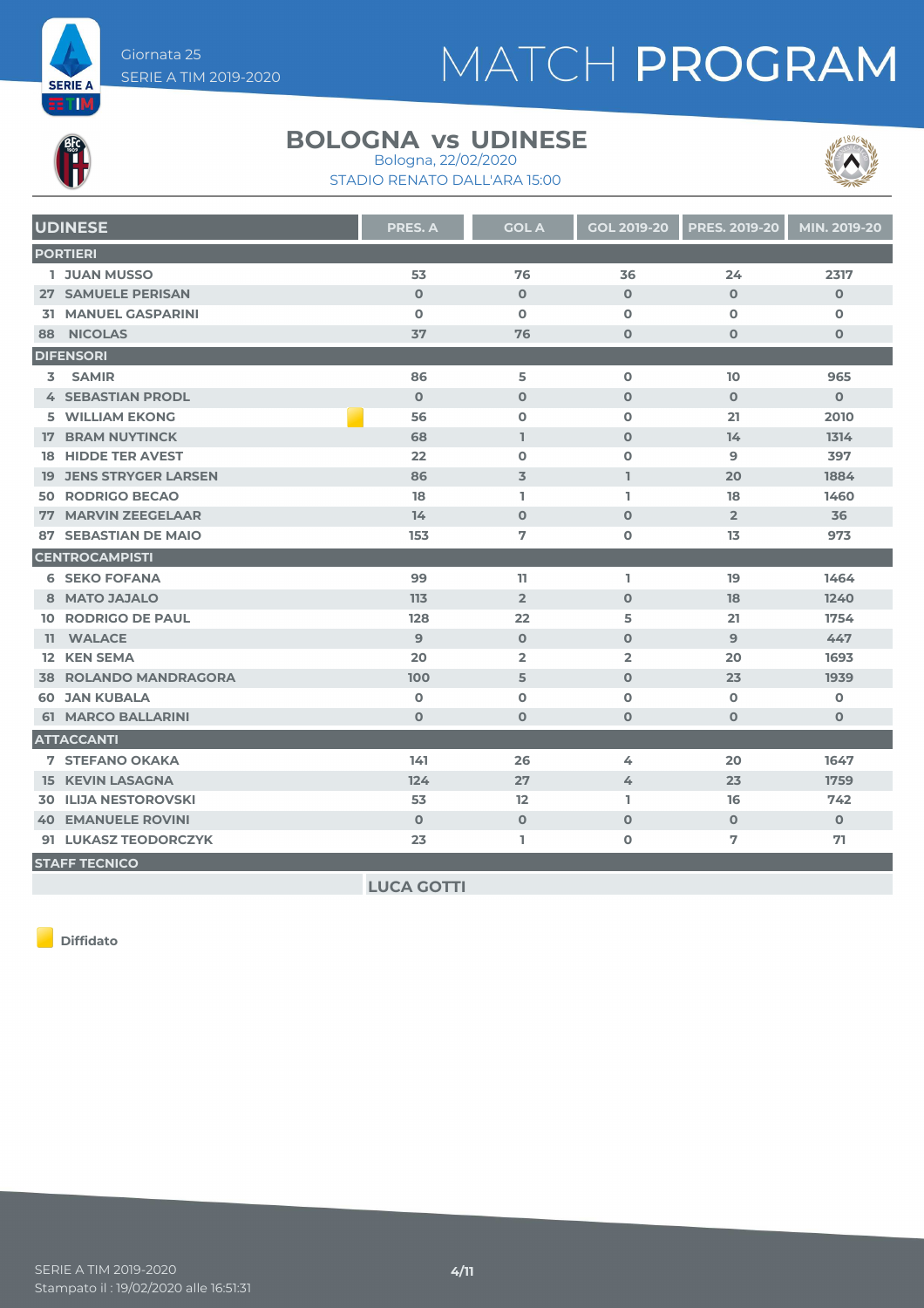



#### **BOLOGNA vs UDINESE**

STADIO RENATO DALL'ARA 15:00 Bologna, 22/02/2020



### **RENDIMENTO RECENTE**

| <b>BOLOGNA</b>      |                                                |                                                                                                                   |         |
|---------------------|------------------------------------------------|-------------------------------------------------------------------------------------------------------------------|---------|
| 24^ GIORNATA        | <b>BOLOGNA</b>                                 | <b>GENOA</b>                                                                                                      |         |
| 15/02/2020          |                                                | 28'(1 <sup>°</sup> T) A. SOUMAORO, 44'(1 <sup>°</sup> T) T. SANABRIA, 45'(2 <sup>°</sup> T)<br><b>D. CRISCITO</b> | $0 - 3$ |
| 23^ GIORNATA        | <b>ROMA</b>                                    | <b>BOLOGNA</b>                                                                                                    |         |
| 07/02/2020          | 22'(1°T)[A] S. DENSWIL, 27'(2°T) H. MKHITARYAN | 16'(1°T) R. ORSOLINI, 26'(1°T) M. BARROW, 6'(2°T) M.<br><b>BARROW</b>                                             | $2 - 3$ |
| 22^ GIORNATA        | <b>BOLOGNA</b>                                 | <b>BRESCIA</b>                                                                                                    |         |
| 01/02/2020          | 43'(1°T) R. ORSOLINI, 44'(2°T) M. BANI         | 36'(1 <sup>°</sup> T) E. TORREGROSSA                                                                              | $2 - 1$ |
| 21^ GIORNATA        | <b>SPAL</b>                                    | <b>BOLOGNA</b>                                                                                                    |         |
| 25/01/2020          | 23'(1°T) A. PETAGNA                            | 24'(1°T)[A] F. VICARI, 14'(2°T) M. BARROW, 18'(2°T) A.<br><b>POLI</b>                                             | $1 - 3$ |
| <b>20^ GIORNATA</b> | <b>BOLOGNA</b>                                 | <b>HELLAS VERONA</b>                                                                                              |         |
| 19/01/2020          | 21'(1 <sup>°</sup> T) M. BANI                  | 36'(2 <sup>°</sup> T) F. BORINI                                                                                   | 1-1     |
|                     |                                                |                                                                                                                   |         |

#### **UDINESE**

| <b>24^ GIORNATA</b> | <b>UDINESE</b>                                                       | <b>HELLAS VERONA</b>                           |         |
|---------------------|----------------------------------------------------------------------|------------------------------------------------|---------|
| 16/02/2020          |                                                                      |                                                | $O-O$   |
| 23^ GIORNATA        | <b>BRESCIA</b>                                                       | <b>UDINESE</b>                                 |         |
| 09/02/2020          | 36'(2 <sup>°</sup> T) D. BISOLI                                      | 48'(2°T) R. DE PAUL                            | 1-1     |
| 22^ GIORNATA        | <b>UDINESE</b>                                                       | <b>INTER</b>                                   |         |
| 02/02/2020          |                                                                      | 19'(2°T) R. LUKAKU, 26'(2°T) R. LUKAKU         | $0 - 2$ |
| 21^ GIORNATA        | <b>PARMA</b>                                                         | <b>UDINESE</b>                                 |         |
| 26/01/2020          | 19'(1°T) R. GAGLIOLO, 34'(1°T) D. KULUSEVSKI                         |                                                | $2 - 0$ |
| <b>20^ GIORNATA</b> | <b>MILAN</b>                                                         | <b>UDINESE</b>                                 |         |
| 19/01/2020          | 3'(2°T) A. REBIC, 27'(2°T) T. HERNANDEZ, 48'(2°T) A.<br><b>REBIC</b> | 6'(1°T) J. STRYGER LARSEN, 40'(2°T) K. LASAGNA | $3 - 2$ |

| <b>CONFRONTO SQUADRE (Valori medi)</b> | <b>BOLOGNA</b> | <b>UDINESE</b> |
|----------------------------------------|----------------|----------------|
| <b>Goal Fatti</b>                      | 1.54           | 0.83           |
| <b>Goal Subiti</b>                     | 1.63           | 1.5            |
| <b>Tiri totali</b>                     | 11.04          | 9.21           |
| <b>Tiri in porta</b>                   | 6.17           | 4.63           |
| <b>Assist</b>                          | 0.83           | 0.63           |
| Azioni di attacco                      | 51.17          | 44.25          |
| Passaggi riusciti                      | 370.83         | 339.71         |
| Passaggi riusciti %                    | 80%            | 80%            |
| <b>Falli Fatti</b>                     | 15.42          | 13.38          |
| <b>Falli Subiti</b>                    | 15.42          | 11.42          |
| <b>Baricentro</b>                      | 52.31m         | 48.61m         |
| <b>Passaggi Chiave</b>                 | 3.38           | 2.83           |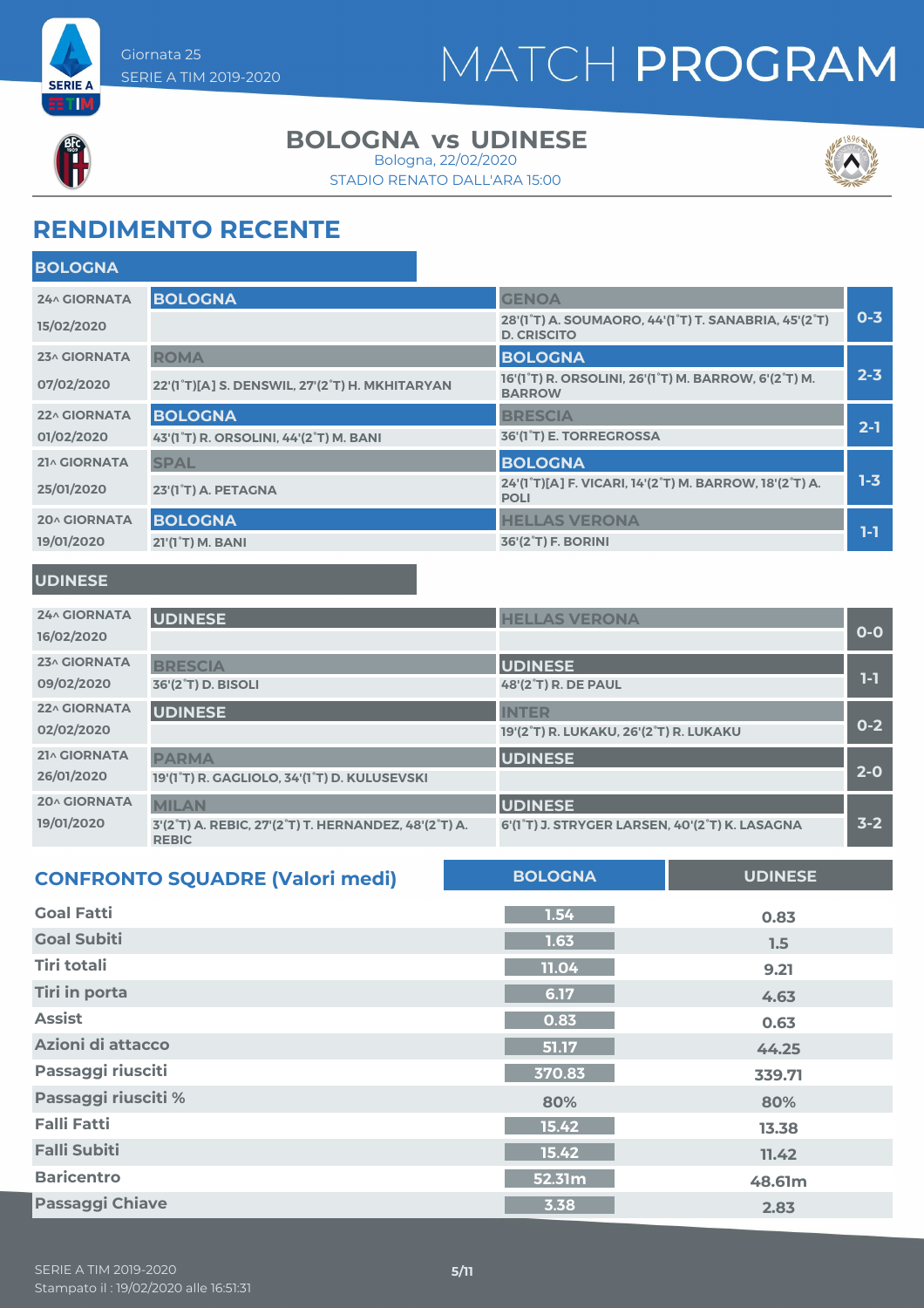



**SERIE A** ETM

#### **BOLOGNA vs UDINESE** Bologna, 22/02/2020

STADIO RENATO DALL'ARA 15:00



#### **RENDIMENTO ATLETICO \***

| <b>BOLOGNA</b>        | Pres. (Min.) | Media (km) | Media<br>print (Km) | <b>UDINESE</b>       | Pres. (Min.) | Media (km) | <b>Media</b><br>print (Km) |
|-----------------------|--------------|------------|---------------------|----------------------|--------------|------------|----------------------------|
| 21 R. SORIANO         | 17 (1597')   | 10.977     | 0.835               | 38 R. MANDRAGORA     | 23 (1939')   | 10.931     | 0.818                      |
| <b>14</b> T. TOMIYASU | 18 (1728')   | 10.821     | 0.888               | 19 J. STRYGER LARSEN | 20 (1884')   | 10.621     | 0.981                      |
| 10 N. SANSONE         | 21 (1739')   | 10.495     | 0.877               | 17 B. NUYTINCK       | 14 (1314')   | 10.432     | 0.562                      |
| 4 S. DENSWIL          | 16 (1521')   | 10.476     | 0.602               | <b>6</b> S. FOFANA   | 19 (1464')   | 10.231     | 1.012                      |
| 24 R. PALACIO         | 23 (1850')   | 10.296     | 1.161               | 10 R. DE PAUL        | 21 (1754')   | 10.21      | 1.152                      |
| <b>15</b> I. MBAYE    | 12 (1035')   | 10.295     | 0.731               | 8 M. JAJALO          | 18 (1240')   | 9.843      | 0.627                      |
| <b>11</b> L. KREJCI   | 10(913)      | 10.259     | 0.991               | 5 W. EKONG           | 21 (2010')   | 9.791      | 0.548                      |
| <b>13</b> M. BANI     | 20 (1798')   | 10.225     | 0.678               | <b>50 R. BECAO</b>   | 18 (1460')   | 9.775      | 0.605                      |
| 23 L. DANILO          | 17 (1635')   | 10.094     | 0.673               | <b>12 K. SEMA</b>    | 20 (1693')   | 9.731      | 0.833                      |
| <b>16</b> A. POLI     | 21 (1633')   | 9.891      | 0.804               | <b>3</b> SAMIR       | 10(965)      | 9.698      | 0.807                      |
| 7 R. ORSOLINI         | 24 (1938')   | 9.866      | 0.891               | <b>87</b> S. DE MAIO | 13 (973')    | 9.686      | 0.524                      |
| 35 M. DIJKS           | 4(342)       | 9.664      | 0.744               | 15 K. LASAGNA        | 23 (1759')   | 9.579      | 0.958                      |
| 5 G. MEDEL            | 13 (1031')   | 9.306      | 0.682               | 7 S. OKAKA           | 20 (1647')   | 9.42       | 0.861                      |
| <b>30</b> J. SCHOUTEN | 12(711)      | 9.258      | 0.674               | <b>11 WALACE</b>     | 9(447)       | 8.83       | 0.646                      |
| 99 M. BARROW          | 5(338)       | 9.086      | 0.938               | 30 I. NESTOROVSKI    | 16 (742')    | 7.601      | 0.522                      |
| 32 M. SVANBERG        | 14 (730')    | 8.879      | 0.712               | 18 H. TER AVEST      | 9(397)       | 7.549      | 0.677                      |
| 8 N. DOMINGUEZ        | 4(139)       | 5.875      | 0.511               | 77 M. ZEEGELAAR      | 2(36)        | 2.282      | 0.307                      |
| <b>9</b> F. SANTANDER | 19(661)      | 5.603      | 0.473               | 91 L. TEODORCZYK     | 7(71)        | 1.525      | 0.144                      |
| 17 A. SKOV OLSEN      | 17 (503')    | 5.184      | 0.586               |                      |              |            |                            |
| 26 M. JUWARA          | 2(24)        | 1.612      | 0.303               |                      |              |            |                            |

**\* Le informazioni riportate sul Rendimento Atletico sono da intendersi riferite al periodo di permanenza nella squadra corrente.**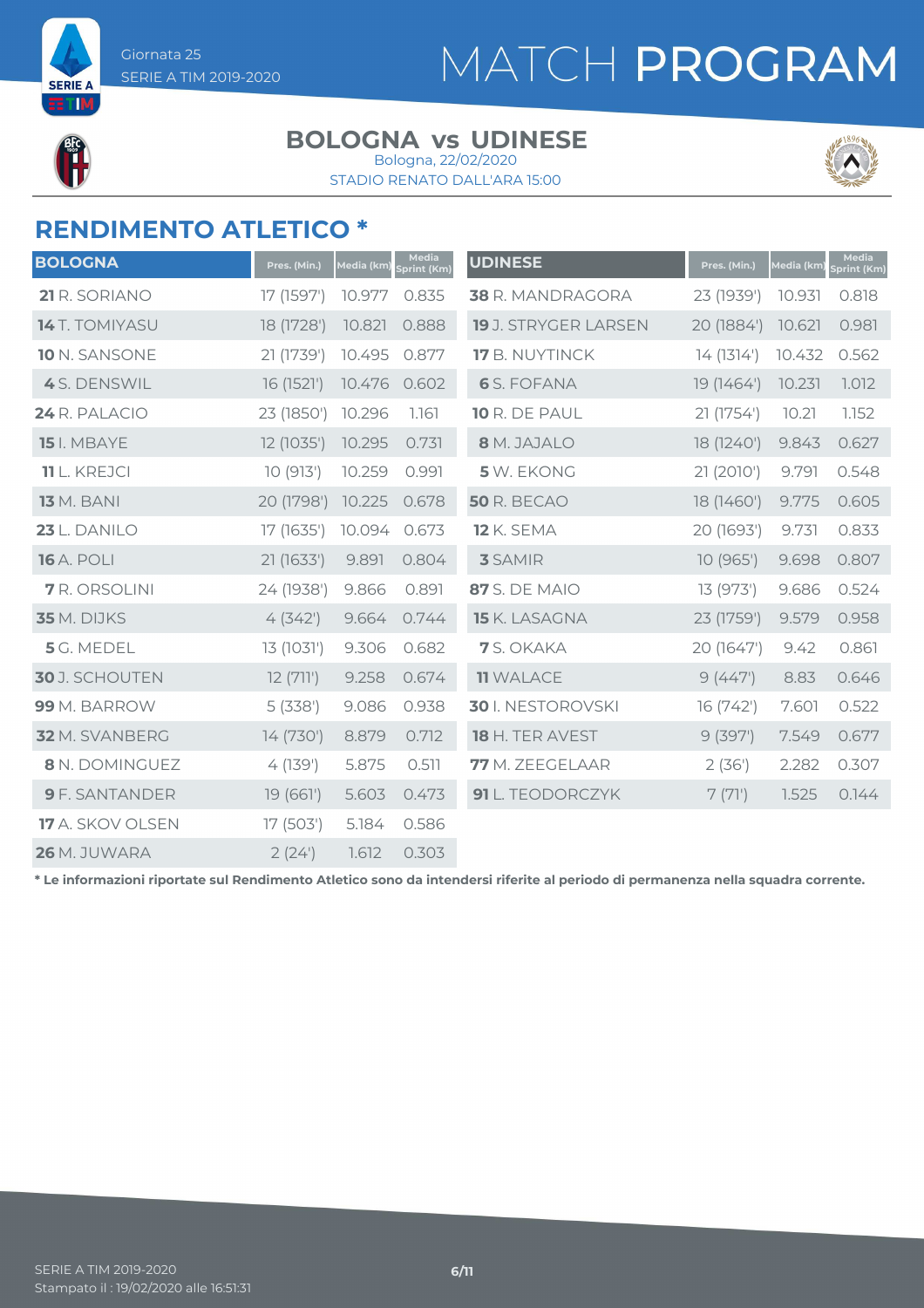



**SERIE A BTIM** 

#### **BOLOGNA vs UDINESE**

STADIO RENATO DALL'ARA 15:00 Bologna, 22/02/2020



#### **GLI INCONTRI DELLA 25 ^ GIORNATA**

| <b>BRESCIA</b>       | <b>NAPOLI</b>    | 21/02/2020 20:45 |
|----------------------|------------------|------------------|
| <b>BOLOGNA</b>       | <b>UDINESE</b>   | 22/02/2020 15:00 |
| <b>SPAL</b>          | <b>JUVENTUS</b>  | 22/02/2020 18:00 |
| <b>FIORENTINA</b>    | <b>MILAN</b>     | 22/02/2020 20:45 |
| <b>GENOA</b>         | <b>LAZIO</b>     | 23/02/2020 12:30 |
| <b>ATALANTA</b>      | <b>SASSUOLO</b>  | 23/02/2020 15:00 |
| <b>HELLAS VERONA</b> | <b>CAGLIARI</b>  | 23/02/2020 15:00 |
| <b>TORINO</b>        | <b>PARMA</b>     | 23/02/2020 15:00 |
| <b>ROMA</b>          | <b>LECCE</b>     | 23/02/2020 18:00 |
| <b>INTER</b>         | <b>SAMPDORIA</b> | 23/02/2020 20:45 |

#### **CLASSIFICA SERIE A**

|                      | PTI | <b>GIOC</b> | <b>VINTE</b>            | <b>NULLE</b>    | <b>PERSE</b>   | <b>GF</b> | GS | <b>DIFF.RETI</b> |
|----------------------|-----|-------------|-------------------------|-----------------|----------------|-----------|----|------------------|
| <b>JUVENTUS</b>      | 57  | 24          | 18                      | $\overline{3}$  | $\overline{3}$ | 46        | 23 | $+23$            |
| <b>LAZIO</b>         | 56  | 24          | 17                      | 5               | $\overline{2}$ | 55        | 21 | $+34$            |
| <b>INTER</b>         | 54  | 24          | 16                      | 6               | $\overline{2}$ | 49        | 22 | $+27$            |
| <b>ATALANTA</b>      | 45  | 24          | 13                      | 6               | 5              | 63        | 32 | $+31$            |
| <b>ROMA</b>          | 39  | 24          | 11                      | $6\phantom{1}6$ | $\overline{7}$ | 43        | 32 | $+11$            |
| <b>HELLAS VERONA</b> | 35  | 24          | $\overline{9}$          | 8               | $\overline{7}$ | 28        | 24 | $+4$             |
| <b>PARMA</b>         | 35  | 24          | 10                      | 5               | 9              | 32        | 30 | $+2$             |
| <b>MILAN</b>         | 35  | 24          | 10                      | 5               | 9              | 26        | 31 | $-5$             |
| <b>NAPOLI</b>        | 33  | 24          | 9                       | 6               | 9              | 37        | 34 | $+3$             |
| <b>BOLOGNA</b>       | 33  | 24          | $\mathbf{9}$            | $6\phantom{a}$  | $\mathbf{9}$   | 37        | 39 | $-2$             |
| <b>CAGLIARI</b>      | 32  | 24          | 8                       | 8               | 8              | 38        | 36 | $+2$             |
| <b>SASSUOLO</b>      | 29  | 24          | 8                       | 5               | 11             | 38        | 39 | $-1$             |
| <b>FIORENTINA</b>    | 28  | 24          | $\overline{7}$          | $\overline{7}$  | 10             | 31        | 35 | $-4$             |
| <b>TORINO</b>        | 27  | 24          | 8                       | $\overline{3}$  | 13             | 27        | 43 | $-16$            |
| <b>UDINESE</b>       | 26  | 24          | $\overline{\mathbf{7}}$ | 5               | 12             | 20        | 36 | $-16$            |
| <b>LECCE</b>         | 25  | 24          | 6                       | $\overline{7}$  | 11             | 32        | 45 | $-13$            |
| <b>SAMPDORIA</b>     | 23  | 24          | 6                       | 5               | 13             | 26        | 43 | $-17$            |
| <b>GENOA</b>         | 22  | 24          | 5                       | $\overline{7}$  | 12             | 27        | 43 | $-16$            |
| <b>BRESCIA</b>       | 16  | 24          | 4                       | 4               | 16             | 21        | 44 | $-23$            |
| <b>SPAL</b>          | 15  | 24          | 4                       | $\overline{3}$  | 17             | 18        | 42 | $-24$            |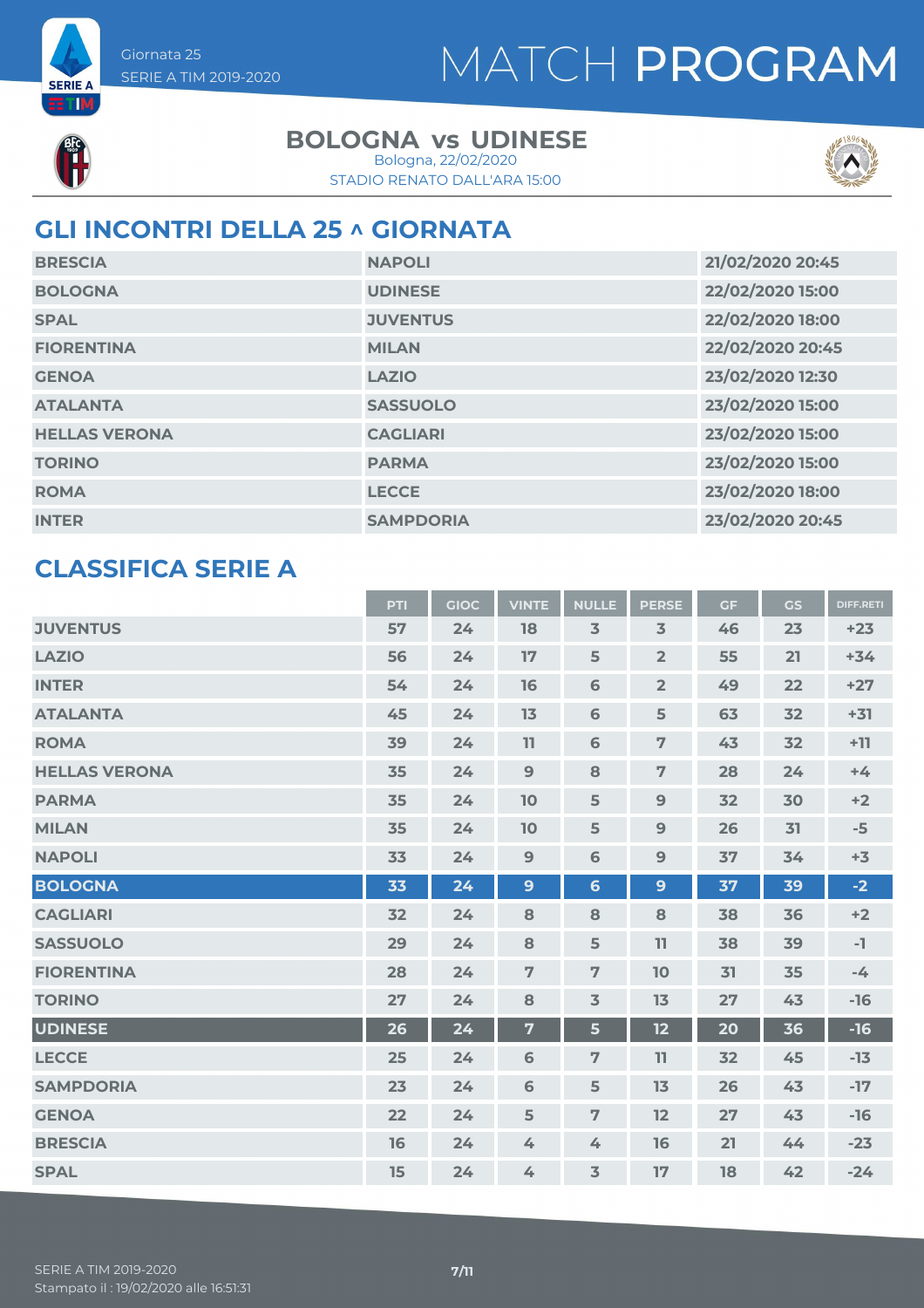



**SERIE A ETM** 

#### **BOLOGNA vs UDINESE**

STADIO RENATO DALL'ARA 15:00 Bologna, 22/02/2020



### **CLASSIFICA GIOCATORI**

| <b>RANKING MARCATORI</b> | <b>Gol(Rigore)</b> |
|--------------------------|--------------------|
| <b>T C. IMMOBILE</b>     | LAZ 26 (10)        |
| 2 C. RONALDO             | <b>JUV</b> 20 (7)  |
| 3 R. LUKAKU              | <b>INT</b> 17 (4)  |
| 4 J. ILICIC              | <b>ATA 14 (0)</b>  |
| 4 JOAO PEDRO             | CAG 14 (3)         |
| <b>6 L. MURIEL</b>       | ATA 12 (5)         |
| 7 L. MARTINEZ            | $INT$ 11 (2)       |
| <b>7 F. CAPUTO</b>       | <b>SAS</b> 11 (1)  |
| 7 E. DZEKO               | <b>ROM</b> 11 (0)  |
| 10 A. MILIK              | <b>NAP 9 (0)</b>   |

#### **CLASSIFICA SQUADRE**

| <b>RANKING SQUADRE</b>     | <b>Gol - Media Gol</b> |          |
|----------------------------|------------------------|----------|
| <b>ATALANTA</b>            | 63                     | 2.63     |
| <b>LAZIO</b><br>2          | 55                     | 2.29     |
| <b>INTER</b><br>B          | 49                     | 2.0<br>4 |
| <b>JUVENTUS</b><br>4       | 46                     | 1.92     |
| <b>ROMA</b><br>5           | 43                     | 1.79     |
| <b>CAGLIARI</b><br>6       | 38                     | 1.58     |
| <b>SASSUOLO</b><br>6       | 38                     | 1.58     |
| <b>BOLOGNA</b><br>8        | 37                     | 1.54     |
| <b>NAPOLI</b><br>8         | 37                     | 1.54     |
| <b>LECCE</b><br>10         | 32                     | 1.33     |
| <b>PARMA</b><br>10         | 32                     | 1.33     |
| <b>FIORENTINA</b>          | 才                      | 1.29     |
| <b>HELLAS VERONA</b><br>13 | 28                     | 1.17     |
| 14 GENOA                   | 27                     | 1.13     |
| <b>TORINO</b><br>4         |                        | 1.13     |
| <b>MILAN</b><br>16         | 26                     | 1.08     |
| <b>SAMPDORIA</b><br>16     | 26                     | 1.08     |
| <b>BRESCIA</b><br>18       | 21                     | 0.88     |
| <b>UDINESE</b><br>19       | 20                     | 0.83     |
| 20 SPAL                    | 18                     | 0.75     |

|                         | <b>RANKING SQUADRE</b> | Tot Tiri - In Porta - Fuori |            |             |            |
|-------------------------|------------------------|-----------------------------|------------|-------------|------------|
|                         | <b>ATALANTA</b>        |                             |            | 359 215 144 |            |
| $\overline{\mathbf{2}}$ | <b>NAPOLI</b>          |                             |            | 329 167     | 162        |
| $\overline{\mathbf{3}}$ | <b>LAZIO</b>           |                             |            | 303 182     | <b>121</b> |
| 4                       | <b>ROMA</b>            |                             |            | 293 159     | 134        |
| 5                       | <b>JUVENTUS</b>        |                             |            | 286 169     | 117        |
| 6                       | <b>INTER</b>           |                             |            | 272 174     | 98         |
| 7                       | <b>MILAN</b>           |                             |            | 268 136     | 132        |
| 8                       | <b>BOLOGNA</b>         |                             |            | 265 148     | 117        |
| 9                       | <b>FIORENTINA</b>      |                             |            | 245 130     | 115        |
| <b>10</b>               | <b>SAMPDORIA</b>       |                             | 241        | 124         | 117        |
| 11                      | <b>SASSUOLO</b>        |                             | 234        | 134         | 100        |
| 12                      | <b>LECCE</b>           |                             |            | 231 125     | 106        |
| 13                      | <b>CAGLIARI</b>        |                             |            | 225 116     | 109        |
| 14                      | <b>PARMA</b>           |                             |            | 221 114     | 107        |
| 14                      | <b>UDINESE</b>         |                             | 221        | 111         | 110        |
| 16                      | <b>SPAL</b>            |                             | 218        | 96          | 122        |
| 17                      | <b>HELLAS VERONA</b>   |                             | 216        | <b>127</b>  | 89         |
| 18                      | <b>GENOA</b>           |                             | 206        | <b>116</b>  | 90         |
| 19                      | <b>TORINO</b>          |                             | <b>190</b> | 102         | 88         |
| 20                      | <b>BRESCIA</b>         |                             |            | 183 103     | 80         |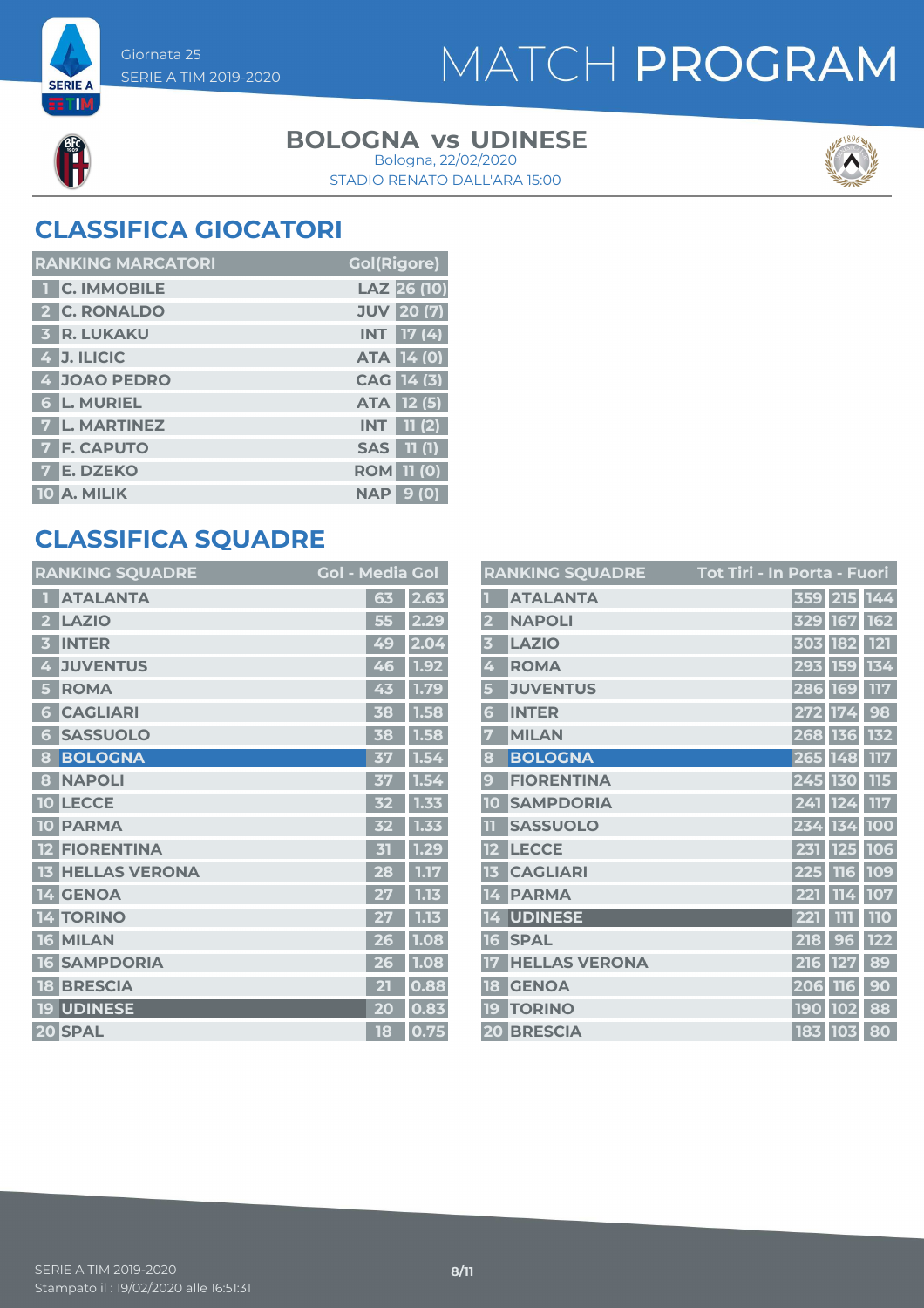# MATCH PROGRAM



**SERIE A** ETM

#### **BOLOGNA vs UDINESE**





| <b>RANKING SQUADRE</b>                  | <b>Assist</b> |
|-----------------------------------------|---------------|
| <b>ATALANTA</b><br>0                    | 40            |
| <b>LAZIO</b><br>$\overline{\mathbf{2}}$ | 34            |
| <b>INTER</b><br>3                       | 30            |
| <b>JUVENTUS</b><br>4                    | 28            |
| <b>SASSUOLO</b><br>4                    | 28            |
| <b>NAPOLI</b><br>6                      | 25            |
| <b>PARMA</b><br>7                       | 24            |
| <b>ROMA</b><br>8                        | 22            |
| <b>BOLOGNA</b><br>9                     | 20            |
| <b>CAGLIARI</b><br>9                    | 20            |
| <b>FIORENTINA</b><br>11                 | 17            |
| <b>LECCE</b><br>m                       | 17            |
| <b>GENOA</b><br>13                      | 15            |
| <b>13 UDINESE</b>                       | 15            |
| <b>15 HELLAS VERONA</b>                 | 14            |
| <b>15 TORINO</b>                        | 14            |
| <b>BRESCIA</b><br>17                    | 13            |
| <b>MILAN</b><br>17 <sup>1</sup>         | 13            |
| <b>17 SAMPDORIA</b>                     | 13            |
| 20 SPAL                                 | 10            |

| <b>RANKING SQUADRE</b>     | Passaggi Chiave* |      |
|----------------------------|------------------|------|
| <b>JUVENTUS</b>            |                  | 4.58 |
| <b>NAPOLI</b><br>2         |                  | 4.54 |
| <b>ATALANTA</b><br>3       |                  | 4.46 |
| <b>LAZIO</b><br>4          |                  | 4.33 |
| <b>INTER</b>               |                  | 4    |
| <b>MILAN</b><br>6          |                  | 3.67 |
| <b>ROMA</b><br>7           |                  | 3.58 |
| <b>CAGLIARI</b><br>8       |                  | 3.5  |
| <b>BOLOGNA</b><br>9        |                  | 3.38 |
| <b>10 FIORENTINA</b>       |                  | 3.25 |
| <b>10 HELLAS VERONA</b>    |                  | 3.25 |
| <b>10 SASSUOLO</b>         |                  | 3.25 |
| <b>13 SAMPDORIA</b>        |                  | 3.04 |
| 14 GENOA                   |                  | 2.96 |
| <b>15 TORINO</b>           |                  | 2.83 |
| <b>15 UDINESE</b>          |                  | 2.83 |
| 17 LECCE                   |                  | 2.63 |
| <b>17 PARMA</b>            |                  | 2.63 |
| <b>19 BRESCIA</b>          |                  | 2.5  |
| 20 SPAL                    |                  | 2.25 |
| * Valori medi per partita. |                  |      |

|                         | <b>RANKING SQUADRE</b>          | Passaggi riusciti - % * |        |                |
|-------------------------|---------------------------------|-------------------------|--------|----------------|
| п                       | <b>JUVENTUS</b>                 |                         | 520.46 | 87             |
|                         | 2 NAPOLI                        |                         | 517.83 | 87             |
| $\overline{\mathbf{3}}$ | <b>SASSUOLO</b>                 |                         | 459.92 | 85             |
|                         | <b>4 ATALANTA</b>               |                         | 453.71 | 83             |
| 5                       | <b>INTER</b>                    |                         | 439.71 | 84             |
| 6 <sup>1</sup>          | <b>LAZIO</b>                    |                         | 419.58 | 84             |
| 7                       | <b>MILAN</b>                    |                         | 417.42 | 83             |
| 8                       | <b>ROMA</b>                     |                         | 415.58 | 84             |
|                         | <b>9 BOLOGNA</b>                |                         | 370.83 | 80             |
|                         | <b>10 GENOA</b>                 |                         | 366.46 | 81             |
|                         | <b>TI CAGLIARI</b>              |                         | 349.17 | 80             |
|                         | <b>12 UDINESE</b>               |                         | 339.71 | 80             |
|                         | <b>13 FIORENTINA</b>            |                         | 335.92 | 80             |
|                         | 14 SPAL                         |                         | 330.17 | 80             |
|                         | <b>15 HELLAS VERONA</b>         |                         | 326    | 76             |
|                         | <b>16 LECCE</b>                 |                         | 324.88 | 80             |
|                         | <b>17 TORINO</b>                |                         | 306.21 | 77             |
|                         | <b>18 SAMPDORIA</b>             |                         | 291.71 | 76             |
|                         | <b>19 PARMA</b>                 |                         | 287.92 | 78             |
|                         | <b>20 BRESCIA</b>               |                         | 268.29 | 74             |
|                         | * Valori medi per partita.      |                         |        |                |
|                         |                                 |                         |        |                |
|                         | <b>RANKING SQUADRE</b>          |                         |        | Recuperi*      |
| П                       | <b>HELLAS VERONA</b>            |                         |        | 94.46          |
|                         | 2 PARMA                         |                         |        | 86.63          |
|                         | <b>3 UDINESE</b>                |                         |        | 84.79          |
|                         | 4 BRESCIA                       |                         |        | 83.75          |
|                         | <b>5 TORINO</b>                 |                         |        | 82.46          |
|                         | <b>6 INTER</b>                  |                         |        | 80.67          |
|                         | <b>7 ATALANTA</b>               |                         |        | 80.13          |
|                         | <b>8 FIORENTINA</b>             |                         |        | 79.63          |
|                         | <b>9 SAMPDORIA</b>              |                         |        | 78.63          |
|                         | <b>10 GENOA</b>                 |                         |        | 77.79          |
|                         | <b>11 BOLOGNA</b>               |                         |        | 77.63          |
|                         | <b>TI</b> SPAL                  |                         |        | 77.63          |
|                         | <b>13 CAGLIARI</b>              |                         |        | 77.58          |
|                         | <b>14 LAZIO</b>                 |                         |        | 77             |
|                         | <b>15 ROMA</b>                  |                         |        | 75.88          |
|                         | <b>16 JUVENTUS</b>              |                         |        | 72.88          |
|                         | 17 MILAN                        |                         |        | 71.63          |
|                         | <b>18 LECCE</b>                 |                         |        | 69.42          |
|                         | <b>19 NAPOLI</b><br>20 SASSUOLO |                         |        | 63.13<br>62.75 |

\* Valori medi per partita.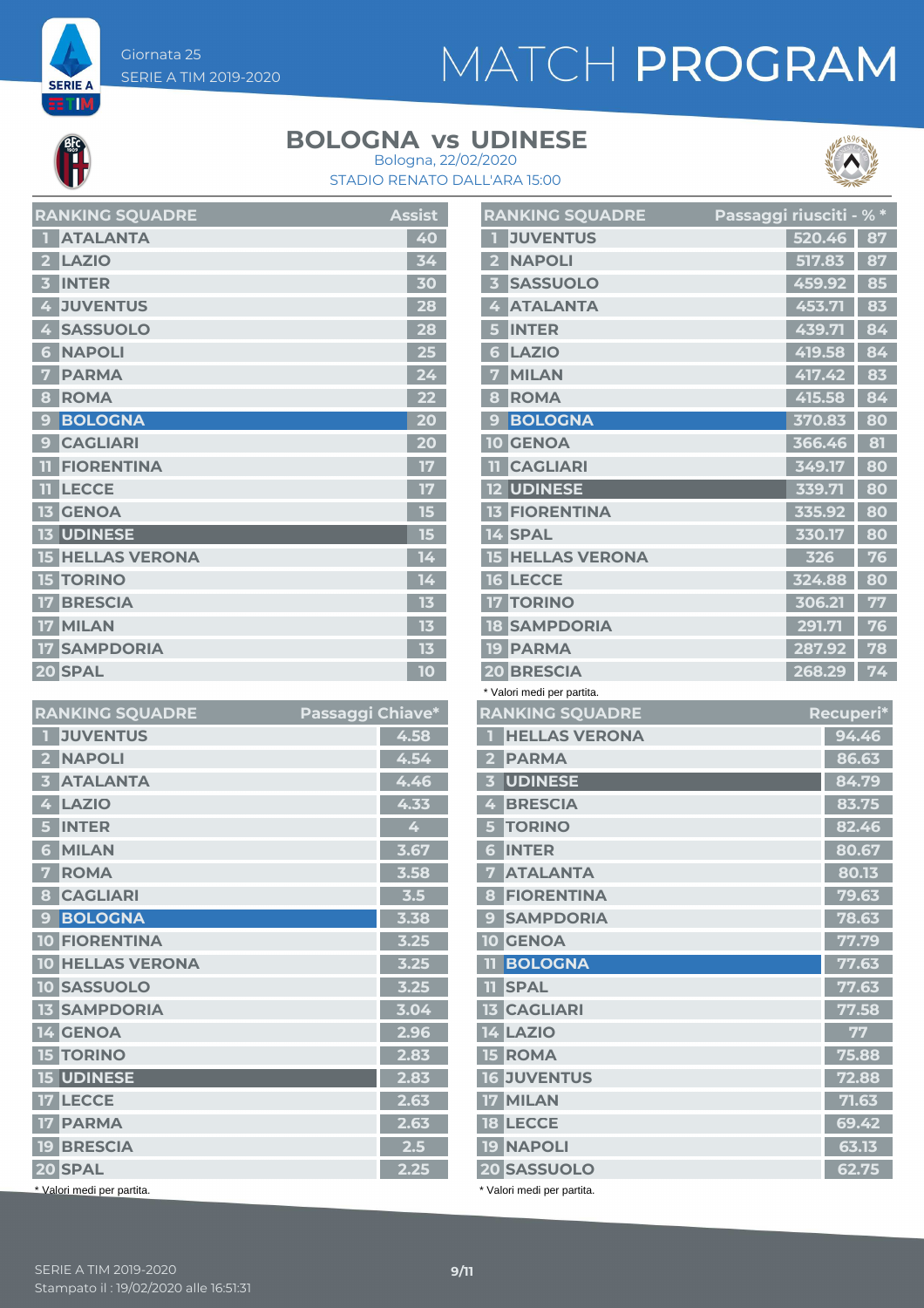# MATCH PROGRAM



**SERIE A ETM** 

#### **BOLOGNA vs UDINESE**



STADIO RENATO DALL'ARA 15:00 Bologna, 22/02/2020

| <b>RANKING SQUADRE</b> | Tot. Parate - Media |
|------------------------|---------------------|
| <b>SPAL</b>            | 4.67<br>112         |
| <b>PARMA</b>           | 4.63<br>m           |
| <b>LECCE</b>           | <b>106</b><br>4.42  |
| <b>BRESCIA</b>         | 104                 |
| 4                      | 4.33                |
| <b>SASSUOLO</b>        | 4.25<br>102         |
| <b>TORINO</b>          | 4.21                |
| 6                      | 101                 |
| <b>GENOA</b>           | 4.17                |
| 7.                     | 100                 |
| <b>UDINESE</b>         | 4.08                |
| 8                      | 98                  |
| <b>FIORENTINA</b>      | 87                  |
| $\mathbf{C}$           | 3.63                |
| <b>JUVENTUS</b>        | 3.58                |
| 10                     | 86                  |
| <b>LAZIO</b>           | 85                  |
| n.                     | 3.54                |
| <b>MILAN</b>           | 3.5                 |
| 12                     | 84                  |
| <b>HELLAS VERONA</b>   | 3.46<br>83          |
| <b>CAGLIARI</b>        | 82                  |
| 4                      | 3.42                |
| <b>BOLOGNA</b>         | 3.42<br>82          |
| <b>SAMPDORIA</b>       | 3.33                |
| 16                     | 80                  |
| <b>NAPOLI</b>          | 3.17<br>76          |
| <b>ROMA</b>            | 3.08                |
| 18                     | 74                  |
| <b>INTER</b>           | 2.58                |
| 19                     | 62                  |
| <b>20 ATALANTA</b>     | 2.42<br>58          |

|                         | <b>RANKING SQUADRE</b> | Media Km |
|-------------------------|------------------------|----------|
| П                       | <b>INTER</b>           | 112.713  |
| $\overline{2}$          | <b>PARMA</b>           | 109.834  |
| $\overline{\mathbf{3}}$ | <b>JUVENTUS</b>        | 109.512  |
| 4                       | <b>LECCE</b>           | 109.505  |
| 5                       | <b>HELLAS VERONA</b>   | 109.487  |
| 6                       | <b>ROMA</b>            | 109.173  |
| 7                       | <b>LAZIO</b>           | 109.03   |
| 8                       | <b>ATALANTA</b>        | 108.811  |
| 9                       | <b>BOLOGNA</b>         | 108.751  |
|                         | <b>10 SPAL</b>         | 108.518  |
| n                       | <b>SASSUOLO</b>        | 108.348  |
|                         | <b>12 FIORENTINA</b>   | 108.197  |
|                         | <b>13 SAMPDORIA</b>    | 107.705  |
|                         | 14 MILAN               | 107.413  |
|                         | <b>15 UDINESE</b>      | 107.036  |
|                         | <b>16 BRESCIA</b>      | 106.92   |
|                         | <b>17 NAPOLI</b>       | 106.736  |
|                         | <b>18 GENOA</b>        | 105.894  |
|                         | <b>19 CAGLIARI</b>     | 105.759  |
|                         | <b>20 TORINO</b>       | 103.953  |